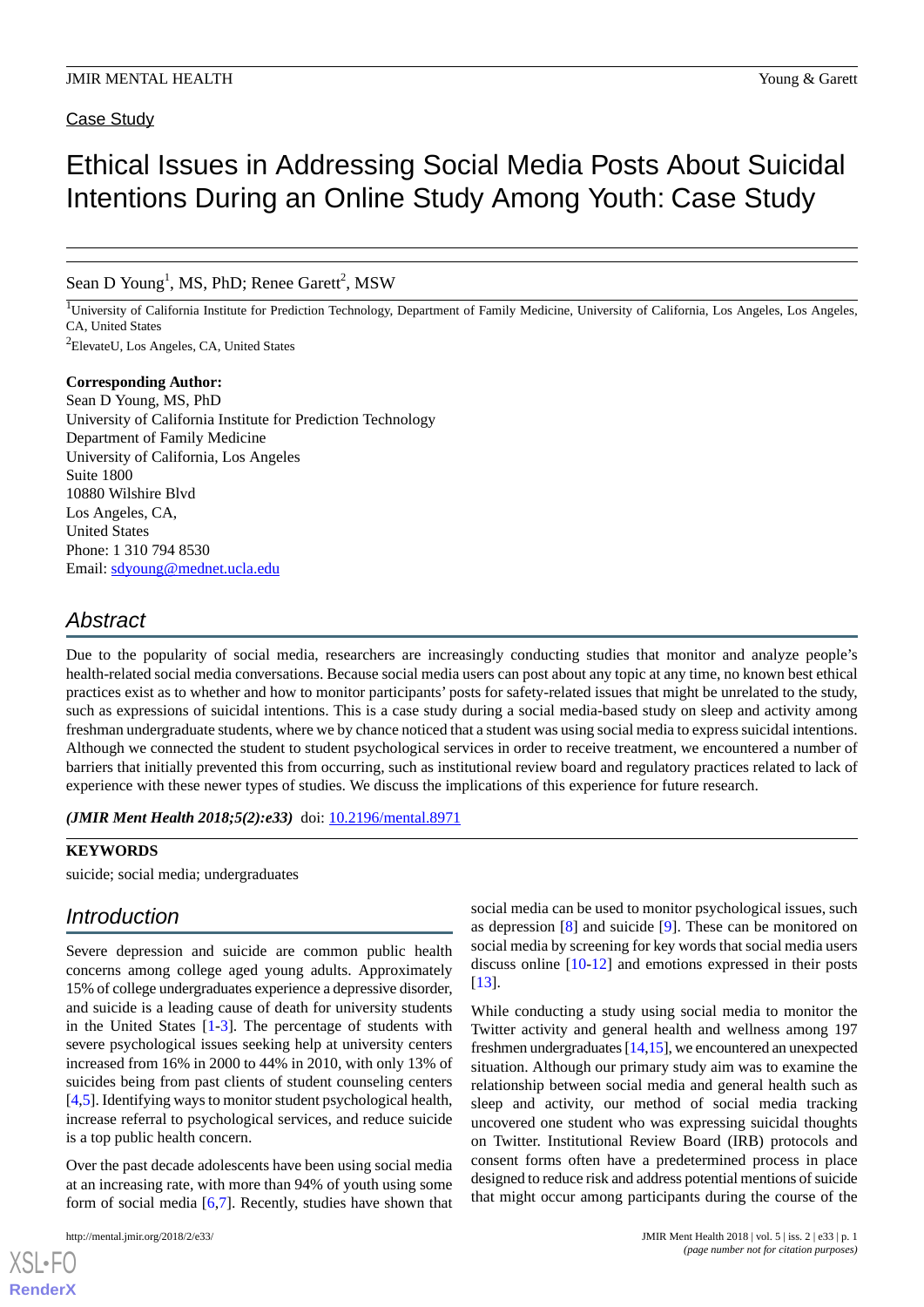#### **JMIR MENTAL HEALTH** YOUNG THE SERVICE SERVICE STATES AND THE SERVICE STATES OF STATES AND THE SERVICE STATES OF STATES AND THE SERVICE STATES OF STATES AND THE SERVICE STATES OF STATES AND THE SERVICE STATES OF STATES AND

study. These suicide protocols are typically created based on collaboration between the IRB, which is experienced with these issues, and the study researchers, who are experienced with the type of research being conducted. However, due to the novelty and lack of studies using social media as a tool for monitoring health behavior, lack of suicide-related issues that have been documented in social media monitoring studies, and the (presumably) healthy student population we thought were studying, no suicide-related protocol was included in our study.

This case study describes the incident and the process we undertook to address the situation of encountering unexpected suicide-related posts from a student. We explore the implications of our experience and raise ethical questions to facilitate a conversation on how to address these concerns in the future.

# *Methods*

The study protocol was approved by the University of California, Los Angeles IRB. Participants (N=197, incoming freshman undergraduates) completed in-person consent to join a 3-month study to assess their stress, sleep, and social media patterns during their first quarter. We recruited students from Facebook advertisements posted on the freshman class of the 2019 page and in-person on campus. Recruitment occurred from mid-September through mid-October 2015. To qualify for the study, students had to be freshmen or first-year transfers, aged 18 to 21 years, in their first quarter, active Twitter users (>3 posts per week), and willing to allow us to follow them on Twitter.

Students completed an initial demographic survey; weekly surveys on stress, sleep, and emotions; and a final survey including the Patient Health Questionnaire. They received \$5 worth of online gift cards for completing each survey. Participants received an additional \$5 if they completed all 4 weekly surveys in a given month. Students who completed all weekly surveys could receive a total of \$75. We collected students'Twitter activity using the Twitter application program interface.

# *Results*

To analyze the Twitter data collected, we identified conversational tweets and created a list of the top 3 people most frequently written to by each student. During the data analysis, we identified 1 student who had tried numerous times to contact members of a popular teenage band rather than trying to tweet at other noncelebrity Twitter users as their peers did. We decided to further review the social media content of this student to determine differences between this student and others. During the course of this exploration, we discovered 6 tweets expressing suicidal ideation and severe depression.

These statements appeared to be credible and concerning. In consultation among our staff, including a licensed clinical social worker, along with the IRB, we determined that without a formal protocol on how to address this situation, we should immediately contact student psychological services to notify them of the incident and attempt to route the student to care with them. Upon contacting student psychological services, we discovered

 $XSI - F($ **[RenderX](http://www.renderx.com/)** that they were unable to verify the student and veracity of the student's intentions because university policy prohibited their staff from viewing students'social media activity. Additionally, the student used a pseudonym on Twitter and in other forms filled out for the study. Due to this, staff members at psychological services were initially unable to identify the student in their database, causing delays in contacting the student. We later referenced the original consent sheet to discover the student's legal name.

# *Discussion*

To our knowledge, only 1 study has explored expressions of suicidal ideation among social media users, and it explored how to theoretically mine social media data for suicidal content [\[16](#page-3-13)]. As social media becomes a more widely used tool in research, we believe it is essential for researchers using social media for monitoring to craft a plan before beginning the study to address identification of clinical issues in social media such as suicidal intentions. Although the American Psychological Association and American Counseling Association have ethical guidelines for integrating telehealth technologies into clinical practice and for health communications, this case study suggests a greater need to develop specific guidelines on how to respond to clinical issues from social media posts as part of a research study.

It is important to note that our research was not designed to study suicide or to directly study clinical health of students but rather to study and monitor general health behaviors such as sleep. Future researchers using social media as a tool for monitoring or interventions may therefore encounter similar situations where participants post about suicide or clinical issues even if the primary goal of the study is focused on issues unrelated to clinical care. This study therefore raises ethical questions on considerations researchers and ethical review boards should have when reviewing studies related to social media and online posting. For example, should a consent form include information that researchers might intervene if they detect clinical emergencies? Should researchers be required to act on this information? Are researchers required to conduct periodic or routine monitoring just because they have access to these data? Should researchers take steps to remind study participants who are publicly expressing clinical issues that they are in a study and being monitored? More broadly, when monitoring publicly available information on social media, in what situations should information be reported to IRBs, clinical experts, or police? These are just some of the many questions arising from this growing area of research.

We learned 3 additional lessons from this experience. First, we were fortunate to have a clinical expert assisting with the study in order to gain clinical expertise on how to address the issue immediately. It may be advisable that studies on social media monitoring have a clinical expert available to address emergency situations if the IRB does not have the appropriate clinical staff. Second, we encountered delays because student psychological services was unable to view the student's social media profile to verify the student and assess the validity of their suicidal intentions.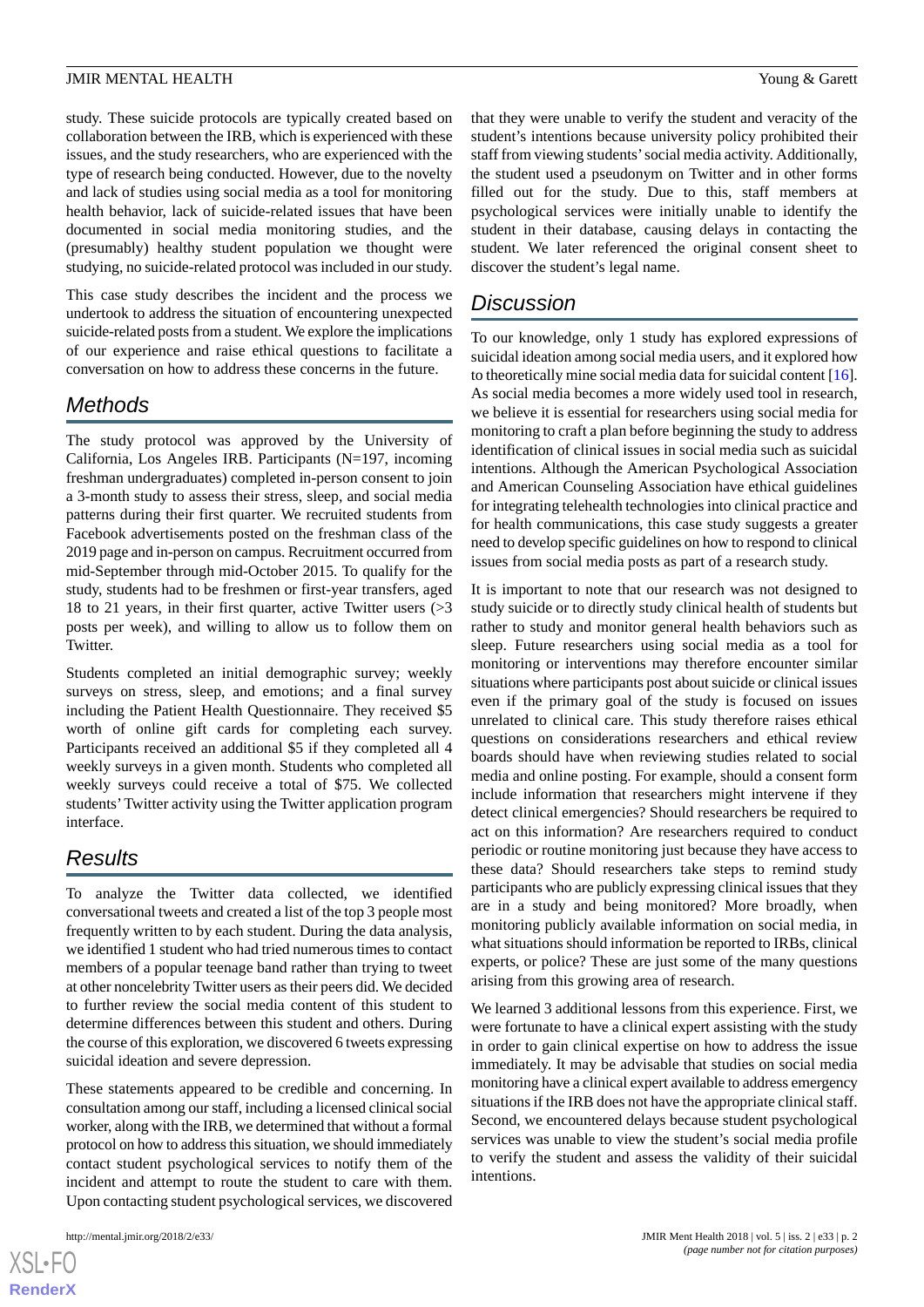#### **JMIR MENTAL HEALTH** YOUNG THE SERVICE SERVICE STATES AND THE SERVICE STATES OF STATES AND THE SERVICE STATES OF STATES AND THE SERVICE STATES OF STATES AND THE SERVICE STATES OF STATES AND THE SERVICE STATES OF STATES AND

<span id="page-2-0"></span>**Figure 1.** Potential protocol for addressing suicidal intentions in social media studies.



Although it is understandable that psychological services should not view student social media posts in order to maintain confidentiality and privacy, a plan should be in place to address this issue.

As social media is often publicly available, viewing public social media posts would be similar to overhearing a student talking on the street. Additional discussion on this topic could help to identify how and when participants in social media-based research studies receive emergency clinical care. Finally, our results have led us to believe that at minimum, all research studies that seek to monitor social media content from individuals, whether or not the topic is related to mental health, should include a provision for how to address potential suicidal content that may arise.

While we do not have a finalized protocol in place to address study participants expressing suicidal intentions, we describe a working draft of a potential protocol for future studies of this nature below and outline the protocol in [Figure 1](#page-2-0).

Researchers look at social media for various reasons including advertising for recruitment, monitoring, and intervention. If a person is actively enrolled in a study for monitoring or intervention and has gone through the consenting process, the study team should have a protocol in place to address suicidal thoughts or intentions expressed on social media.

If a person in the study is expressing suicidal thoughts or intentions on social media, it should be the responsibility of the research team to have a certified clinician on call to assess the social media posts and determine if action is warranted. If the

posts are deemed dangerous or indicative of severe mental distress, the clinician should contact the IRB and reach out to the participant if needed to provide a referral to appropriate services. It should be made clear in the consent form that participants are agreeing to being contacted by this clinician if they express suicidal thoughts or intentions during the duration of the study.

We suggest ways to integrate our findings into future social media-based research protocols. First, researchers should have a process in place for how to address the risk of participants posting suicidal and clinical information in social media-based studies. Second, studies on this topic should have a strict set of procedures about whom to contact and what information to share with outside agencies that deal with psychological concerns that may present themselves during the course of the study. Although this is standard in many ethical protocols, there is limited discussion on whether and how to do this in social media-based research. Third, during recruitment and consent, effort should be taken to gain accurate contact information for participants, should the need arise to contact them.

Social media has become an increasingly common tool in research. Because people commonly use social media to publicly communicate their thoughts and behaviors, including those of a clinical nature, participants in social media-based studies may disclose personal clinical risks, such as suicidal intentions. As these types of incidents increase in prevalence along with social media-based research, it is imperative that researchers identify the ethical questions and frameworks that can address these issues.

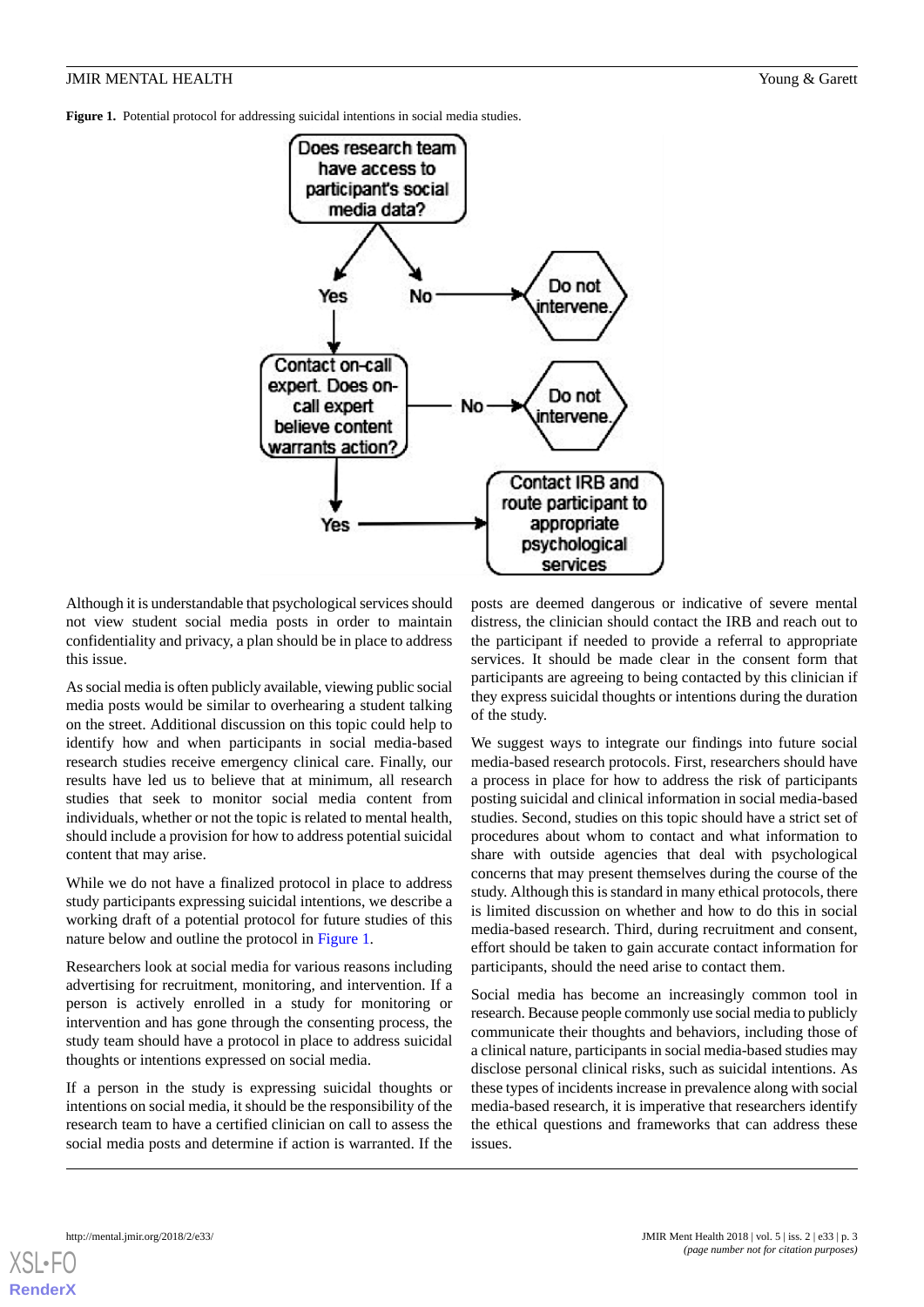### **Conflicts of Interest**

None declared.

#### <span id="page-3-0"></span>**References**

- 1. Eisenberg D, Gollust SE, Golberstein E, Hefner JL. Prevalence and correlates of depression, anxiety, and suicidality among university students. Am J Orthopsychiatry 2007 Oct;77(4):534-542. [doi: [10.1037/0002-9432.77.4.534\]](http://dx.doi.org/10.1037/0002-9432.77.4.534) [Medline: [18194033\]](http://www.ncbi.nlm.nih.gov/entrez/query.fcgi?cmd=Retrieve&db=PubMed&list_uids=18194033&dopt=Abstract)
- <span id="page-3-1"></span>2. Schwartz AJ. College student suicide in the United States: 1990-1991 through 2003-2004. J Am Coll Health 2006;54(6):341-352. [doi: [10.3200/JACH.54.6.341-352\]](http://dx.doi.org/10.3200/JACH.54.6.341-352) [Medline: [16789650](http://www.ncbi.nlm.nih.gov/entrez/query.fcgi?cmd=Retrieve&db=PubMed&list_uids=16789650&dopt=Abstract)]
- <span id="page-3-2"></span>3. Suicide Prevention Resource Center. Suicide among college and university students in the United States. 2014. URL: [http:/](http://www.sprc.org/resources-programs/suicide-among-college-and-university-students-united-states) [/www.sprc.org/resources-programs/suicide-among-college-and-university-students-united-states](http://www.sprc.org/resources-programs/suicide-among-college-and-university-students-united-states) [accessed 2017-09-13] [[WebCite Cache ID 6tSKd6KJq](http://www.webcitation.org/

                                6tSKd6KJq)]
- <span id="page-3-3"></span>4. Eiser A. The crisis on campus. 2011. URL:<http://www.apa.org/monitor/2011/09/crisis-campus.aspx> [accessed 2018-04-11] [[WebCite Cache ID 6tSKV74Jm](http://www.webcitation.org/

                                6tSKV74Jm)]
- <span id="page-3-4"></span>5. Gallagher R, Taylor R. National survey of counseling center directors. 2010. URL: [http://www.familyejournal.com/](http://www.familyejournal.com/forColleges/1-NSCCD.pdf) [forColleges/1-NSCCD.pdf](http://www.familyejournal.com/forColleges/1-NSCCD.pdf) [accessed 2017-09-13] [\[WebCite Cache ID 6tSLVZBtp](http://www.webcitation.org/

                                6tSLVZBtp)]
- <span id="page-3-5"></span>6. Perrin A. Social media usage 2005-2015. Washington: Pew Internet and American Life Project; 2015. URL: [http://assets.](http://assets.pewresearch.org/wp-content/uploads/sites/14/2015/10/PI_2015-10-08_Social-Networking-Usage-2005-2015_FINAL.pdf) [pewresearch.org/wp-content/uploads/sites/14/2015/10/PI\\_2015-10-08\\_Social-Networking-Usage-2005-2015\\_FINAL.pdf](http://assets.pewresearch.org/wp-content/uploads/sites/14/2015/10/PI_2015-10-08_Social-Networking-Usage-2005-2015_FINAL.pdf) [accessed 2018-04-11] [\[WebCite Cache ID 6ybeiWwHc\]](http://www.webcitation.org/

                                6ybeiWwHc)
- <span id="page-3-6"></span>7. US Department of Health and Human Services. 2012 Feb. Teens' Social Media Use: How They Connect & What It Means for Health URL:<https://www.hhs.gov/ash/oah/news/e-updates/february-2016-teens-social-media-use/index.html> [accessed 2018-04-19] [\[WebCite Cache ID 6ynlGBEOu](http://www.webcitation.org/

                                6ynlGBEOu)]
- <span id="page-3-8"></span><span id="page-3-7"></span>8. De Choudury M, Counts S, Horvitz E, Gamon M. Predicting depression via social media. URL: [https://www.microsoft.com/](https://www.microsoft.com/en-us/research/wp-content/uploads/2016/02/icwsm_13.pdf) [en-us/research/wp-content/uploads/2016/02/icwsm\\_13.pdf](https://www.microsoft.com/en-us/research/wp-content/uploads/2016/02/icwsm_13.pdf) [accessed 2017-09-13] [\[WebCite Cache ID 6tSJUe6qk](http://www.webcitation.org/

                                6tSJUe6qk)]
- 9. Won H, Myung W, Song G, Lee W, Kim J, Carroll BJ, et al. Predicting national suicide numbers with social media data. PLoS One 2013;8(4):e61809 [[FREE Full text](http://dx.plos.org/10.1371/journal.pone.0061809)] [doi: [10.1371/journal.pone.0061809\]](http://dx.doi.org/10.1371/journal.pone.0061809) [Medline: [23630615](http://www.ncbi.nlm.nih.gov/entrez/query.fcgi?cmd=Retrieve&db=PubMed&list_uids=23630615&dopt=Abstract)]
- <span id="page-3-9"></span>10. O'Dea B, Wan S, Batterham P, Calear A, Paris C, Christensen H. Detecting suicidality on Twitter. Internet Interv 2015;2(2):8. [doi: [10.1016/j.invent.2015.03.005](http://dx.doi.org/10.1016/j.invent.2015.03.005)]
- 11. Young SD, Rivers C, Lewis B. Methods of using real-time social media technologies for detection and remote monitoring of HIV outcomes. Prev Med 2014 Jun;63:112-115 [[FREE Full text](http://europepmc.org/abstract/MED/24513169)] [doi: [10.1016/j.ypmed.2014.01.024\]](http://dx.doi.org/10.1016/j.ypmed.2014.01.024) [Medline: [24513169\]](http://www.ncbi.nlm.nih.gov/entrez/query.fcgi?cmd=Retrieve&db=PubMed&list_uids=24513169&dopt=Abstract)
- <span id="page-3-10"></span>12. Young SD, Yu W, Wang W. Toward Automating HIV Identification: Machine Learning for Rapid Identification of HIV-Related Social Media Data. J Acquir Immune Defic Syndr 2017 Feb 01;74 Suppl 2:S128-S131 [\[FREE Full text](http://europepmc.org/abstract/MED/28079723)] [doi: [10.1097/QAI.0000000000001240](http://dx.doi.org/10.1097/QAI.0000000000001240)] [Medline: [28079723\]](http://www.ncbi.nlm.nih.gov/entrez/query.fcgi?cmd=Retrieve&db=PubMed&list_uids=28079723&dopt=Abstract)
- <span id="page-3-12"></span><span id="page-3-11"></span>13. Burnap P, Colombo W, Scourfield J. Machine classification and analysis of suicide-related communication on Twitter. 2015 Presented at: Proceedings of the 26th ACM Conference on Hypertext & Social Media; 2015; Guzelyurt. [doi: [10.1145/2700171.2791023](http://dx.doi.org/10.1145/2700171.2791023)]
- <span id="page-3-13"></span>14. Liu S, Zhu M, Yu DJ, Rasin A, Young SD. Using Real-Time Social Media Technologies to Monitor Levels of Perceived Stress and Emotional State in College Students: A Web-Based Questionnaire Study. JMIR Ment Health 2017 Jan 10;4(1):e2-S131 [[FREE Full text](http://mental.jmir.org/2017/1/e2/)] [doi: [10.2196/mental.5626](http://dx.doi.org/10.2196/mental.5626)] [Medline: [28073737](http://www.ncbi.nlm.nih.gov/entrez/query.fcgi?cmd=Retrieve&db=PubMed&list_uids=28073737&dopt=Abstract)]
- 15. Garett R, Liu S, Young SD. A longitudinal analysis of stress among incoming college freshmen. J Am Coll Health 2017 Jul 10;65(5):331-338 [\[FREE Full text\]](http://mental.jmir.org/2017/1/e2/) [doi: [10.1080/07448481.2017.1312413\]](http://dx.doi.org/10.1080/07448481.2017.1312413) [Medline: [28362146\]](http://www.ncbi.nlm.nih.gov/entrez/query.fcgi?cmd=Retrieve&db=PubMed&list_uids=28362146&dopt=Abstract)
- 16. Abboute A, Boudjeriou Y, Entringer G, Azé J, Bringay S, Poncelet P. Mining Twitter for suicide prevention. In: Métais E, Roche M, Teisseire M, editors. Natural Language Processing and Information Systems. New York: Springer International Publishing; 2014:250-253.

### **Abbreviations**

**IRB:** institutional review board

*Edited by G Eysenbach; submitted 14.09.17; peer-reviewed by D Bychkov, B Curtis; comments to author 25.10.17; revised version received 13.12.17; accepted 16.12.17; published 03.05.18*

*Please cite as: Young SD, Garett R Ethical Issues in Addressing Social Media Posts About Suicidal Intentions During an Online Study Among Youth: Case Study JMIR Ment Health 2018;5(2):e33 URL: <http://mental.jmir.org/2018/2/e33/> doi: [10.2196/mental.8971](http://dx.doi.org/10.2196/mental.8971) PMID: [29724707](http://www.ncbi.nlm.nih.gov/entrez/query.fcgi?cmd=Retrieve&db=PubMed&list_uids=29724707&dopt=Abstract)*